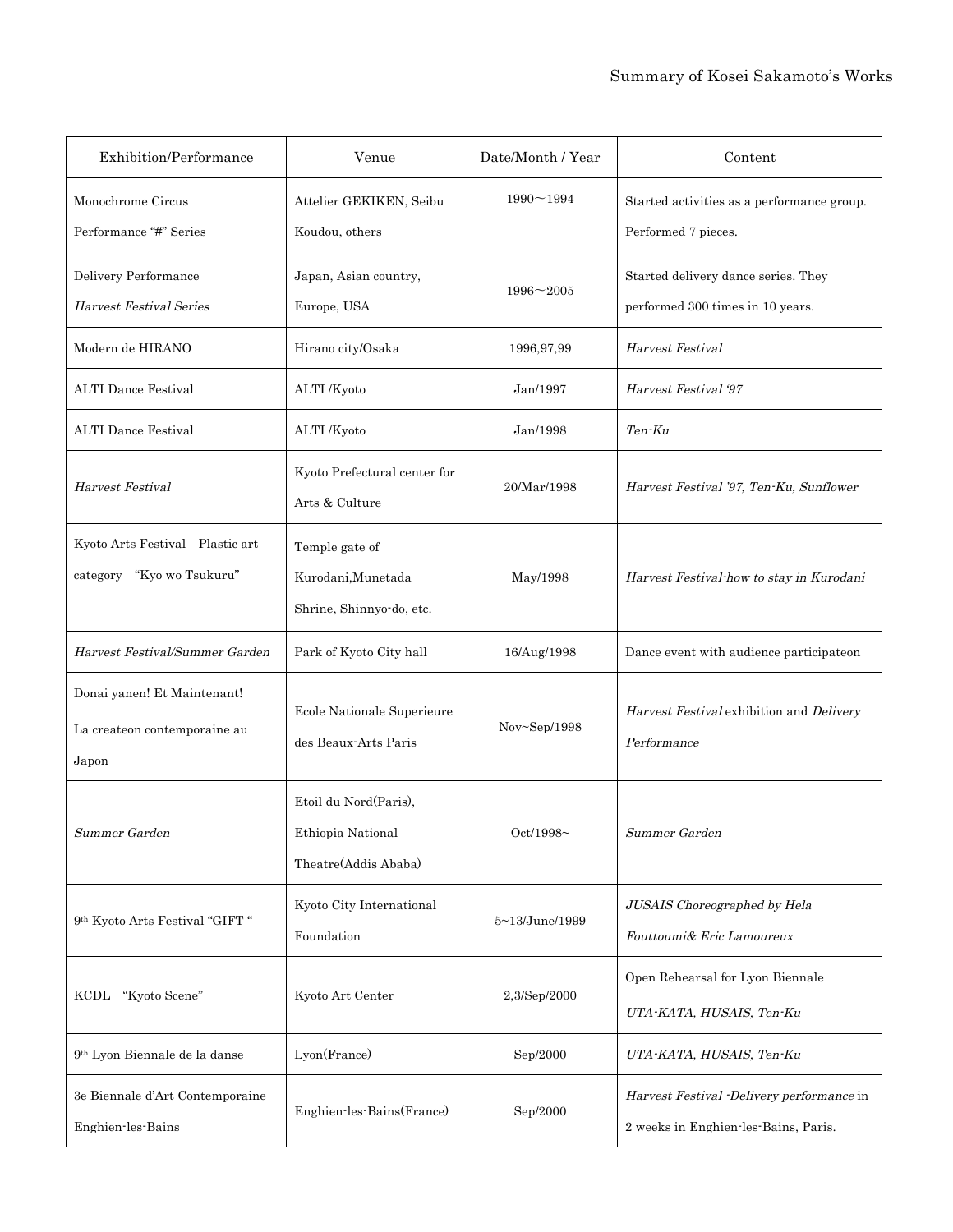| TRANSPARENCY con-tac-tix<br>П                                            | Kobe Fashion Museum                                     | 6,7/Jun/2001      | Performance with Contact<br>Improvisation                                                                                                                                                 |
|--------------------------------------------------------------------------|---------------------------------------------------------|-------------------|-------------------------------------------------------------------------------------------------------------------------------------------------------------------------------------------|
| <b>Breves Rencontres</b>                                                 | Theatre d'Arras                                         | 28 /Jan/2001      | HUSAIS, Summer Garden                                                                                                                                                                     |
| Yokohama Dance Collection<br>2001                                        | Yokohama LANDMARK<br><b>HALL</b>                        | Feb/2001          | SKIN/ephemera                                                                                                                                                                             |
| KCDL-2 Coaching Project1                                                 | Kyoto Art Center                                        | 24,25/Feb/2001    | Name of Colors                                                                                                                                                                            |
| Spring Arts Festival Shizuoka<br>2001 SPAC Choreography<br>Contest       | Shizuoka Arts Theatre                                   | $2$ /Jun/2001     | UTA-KATA                                                                                                                                                                                  |
| Hiroshima Art Document2001                                               | Ex Bank of Japan<br>Hiroshima Branch                    | 25/Aug/2001       | Harvest Festival in Opening celemony<br>of International modern art exhibition                                                                                                            |
| Harvest Festival 100th<br>memorial performance Grand<br>Harvest Festival | Art Complex<br>1928(Kyoto)                              | 25~27/Sep/2001    | Harvest Festival in Theatre                                                                                                                                                               |
| World Dance Alliance                                                     | Shingapore                                              | 2001              | Uta-Kata solo Version                                                                                                                                                                     |
| Kyoto Creators Meeting                                                   | Kyoto Art Center                                        | Sep/2001          | Produce and cast                                                                                                                                                                          |
| 11 <sup>th</sup> Kaunas Dance Festival                                   | Kaunas(Lithuania)                                       | 4~7/Oct/2001      | Uta Kata, HUSAIS, SKIN/ehemera                                                                                                                                                            |
| <b>COTTBUSER TANZ TAGE</b>                                               | Cottbuser(German)                                       | 19/Oct/2001       | Uta-Kata, HUSAIS, SKIN/ehemera                                                                                                                                                            |
| Next Next                                                                | Morishita Studio(Tokyo)                                 | 8/Dec/2001        | <i>SKIN/ehemera</i>                                                                                                                                                                       |
| Kyoto Arts Festival 2003<br>"Diffused Asia"                              | Kyoto Art Center,<br>Matsuyama, Seoul,<br>Bangkok, etc. | Apr/2002~Mar/2003 | Creative Circuit Project. Harvest<br>Festival in various place among one<br>Invited<br>many<br>guest<br>and<br>year.<br>performed Grand Harvest Festival^4<br>seasons in Kyoto Art Center |
| Kyoto Contemporary Dance<br>Tour                                         | Maruyam Park and<br>others                              | 9/Mar/2002        | Harvest Festival in Maruyama Park<br>and bus guide                                                                                                                                        |
| <b>International Modern Dance</b><br>Festival                            | Seoul(Korea)                                            | May/2002          | Uta-Kata solo version                                                                                                                                                                     |
| 7th Park Tower Next Dance                                                | Park Tower (Tokyo)                                      | 26,27/Feb/2003    | Float                                                                                                                                                                                     |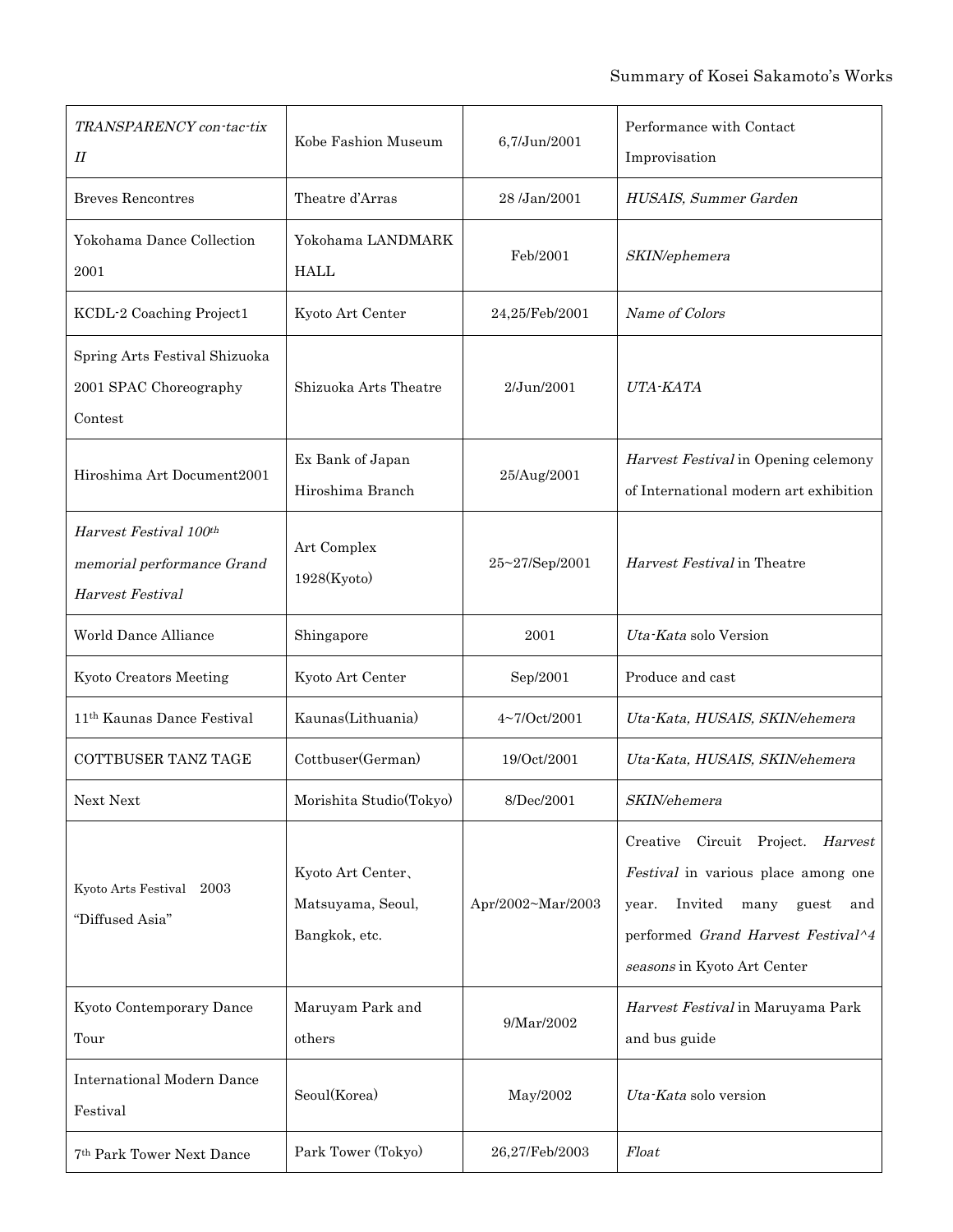| Festival                                                  |                                                                                 |                   |                                                              |
|-----------------------------------------------------------|---------------------------------------------------------------------------------|-------------------|--------------------------------------------------------------|
| <b>Creative Circuit Harvest</b><br>Festival ^To the south | Ehime Culture Theatre                                                           | 5/Mar/2003        | Uta-Kata, Creative Circuit Harvest<br>Festival ^To the south |
| Archipel                                                  | Metz(France)                                                                    | 31/May/2003       | Harvest Festival                                             |
| Asahi Beer lobby Concert                                  | Asahi Beer Oyamazaki<br>Villa Museum of Art                                     | 22/Jun/2003       | Harvest Festival                                             |
| 6 <sup>th</sup> Seoul Fringe Festival                     | Seoul(Korea)                                                                    | Aug/2003          | Harvest Festival                                             |
| Dance Hakushu                                             | Hakushu                                                                         | Aug/2003          | Duo with Yuko Mori                                           |
| 2003 International INSA<br>sangsang Festival              | Seoul(Korea)                                                                    | $7 - 9/Nov/2003$  | Harvest Festival                                             |
| <b>KCDL Kyoto Creators</b><br>Meeting-3                   | Kyoto Art Center                                                                | 19-27/Dec/2003    |                                                              |
| Flood                                                     | Kyoto City North<br>Culture Hall                                                | 16,17/Jan/2004    | Flood                                                        |
| <b>Atelier GEKKEN Theatre</b><br>Festival                 | Atelier GEKKEN(Kyoto)                                                           | May/2004          | La Tenant choreographed by Didier<br>Theron                  |
| Refined Colors Premier                                    | Yamaguchi Center for<br>Arts and Media(YCAM)                                    | 15,16/Jul/2004    | Collaboration work with Takayuki<br>Fujimoto (dumb type)     |
| Refined Colors Asia tour                                  | Esplanade(Singapore),P<br>atravadi Theatre<br>(Thai), McPA<br>Theatre(Malaysia) | Jun, Aug/2004     |                                                              |
| Grand Havest Festival in<br>Sendai                        | Elpark Sendai Studio<br>Hall                                                    | 8,9/Oct/2004      | Harvest Festival                                             |
| Dance Selection 2004                                      | ORIBE HALL(Tokyo)                                                               | 21,22/Oct/2004    | Uta-Kata                                                     |
| Harvest Festival Funabashi<br>Project                     | Funabashi city                                                                  | 27/Oct^7/Nov/2004 | Artist is Residence & Performances                           |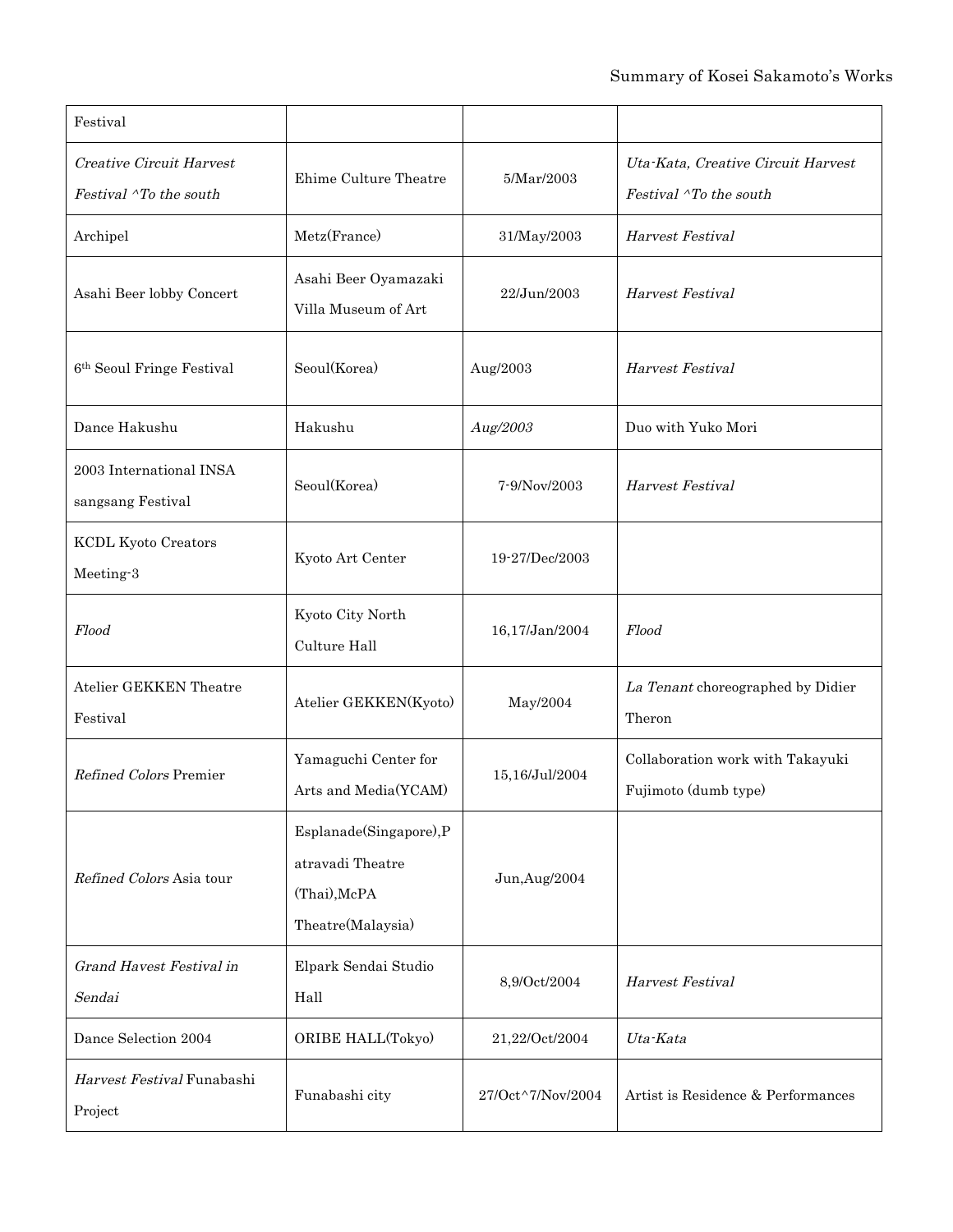| Harvest Festival in Okayama                                 | Uenomachi-kaikan, Hak<br>kaku-encha(Okayama)    | 18,19/Dec/2004 |                                  |
|-------------------------------------------------------------|-------------------------------------------------|----------------|----------------------------------|
| Japan Contemporary Showcase                                 | Japan Society (NY)                              | 7,8/Jan/2005   | Uta-Kata                         |
| Exit Festival                                               | Paris                                           | Apr/2005       | Refined Colors                   |
| Time of Dance                                               | Loxodonta Black<br>(Osaka)                      | Jun/2005       | <b>Water House</b>               |
| HongKong Arts Festival 2005                                 | <b>Hong Kong</b>                                | Jun~July/2005  | Little Prince Hamlet             |
| The World of Didier Theron                                  | Kyoto Art Center,<br>Morishita Studio(Tokyo)    | Aug,Sep/2005   | La Tenant                        |
| <b>Refined Colors</b>                                       | Kyoto Stage Arts<br>Research Center<br>Studio21 | Sep/2005       | <b>Reined Colors</b>             |
| Monochrome Circus×ART<br>STANDARD×Grand Harvest<br>Festival | Beeb Basement<br>Theatre(Sendai)                | Nov/2005       | Harvest Festival                 |
| Refined Colors Spain Tour                                   | Sevilla,<br>Gradana, Malaga                     | Feb/2006       |                                  |
| 5th Atelier GEKKEN Theatre<br>Festival                      | Atelier GEKKEN(Kyoto)                           | 25-27/May/2006 | Water House, Monster, Last Smile |
| Gala Performance                                            | Kyoto Art Center                                | Jun/2006       | <b>KIZAHASHI</b>                 |
| FAX Paper exhibition                                        | Shiga Art Creative<br>Center                    | 17/Jul/2006    | Last Smile                       |
| Refined Colors East Europe Tour                             | Praha, Budapest, Bucure<br>sti                  | 6-27/Sep/2006  |                                  |
| <b>Sul Dance Festival</b>                                   | Lisbon, Faro(Portugal)                          | Sep/2006       | Water House                      |
| <b>Sul Dance Festival</b>                                   | Loure(Portugal)                                 | Sep/2006       | Refined Colors                   |
| Refined Colors                                              | Shiga Kaikan                                    | Oct/2006       |                                  |
| Odoriniikuze Vol.7                                          | Chigasaki,                                      | Oct/2006~      | Monster                          |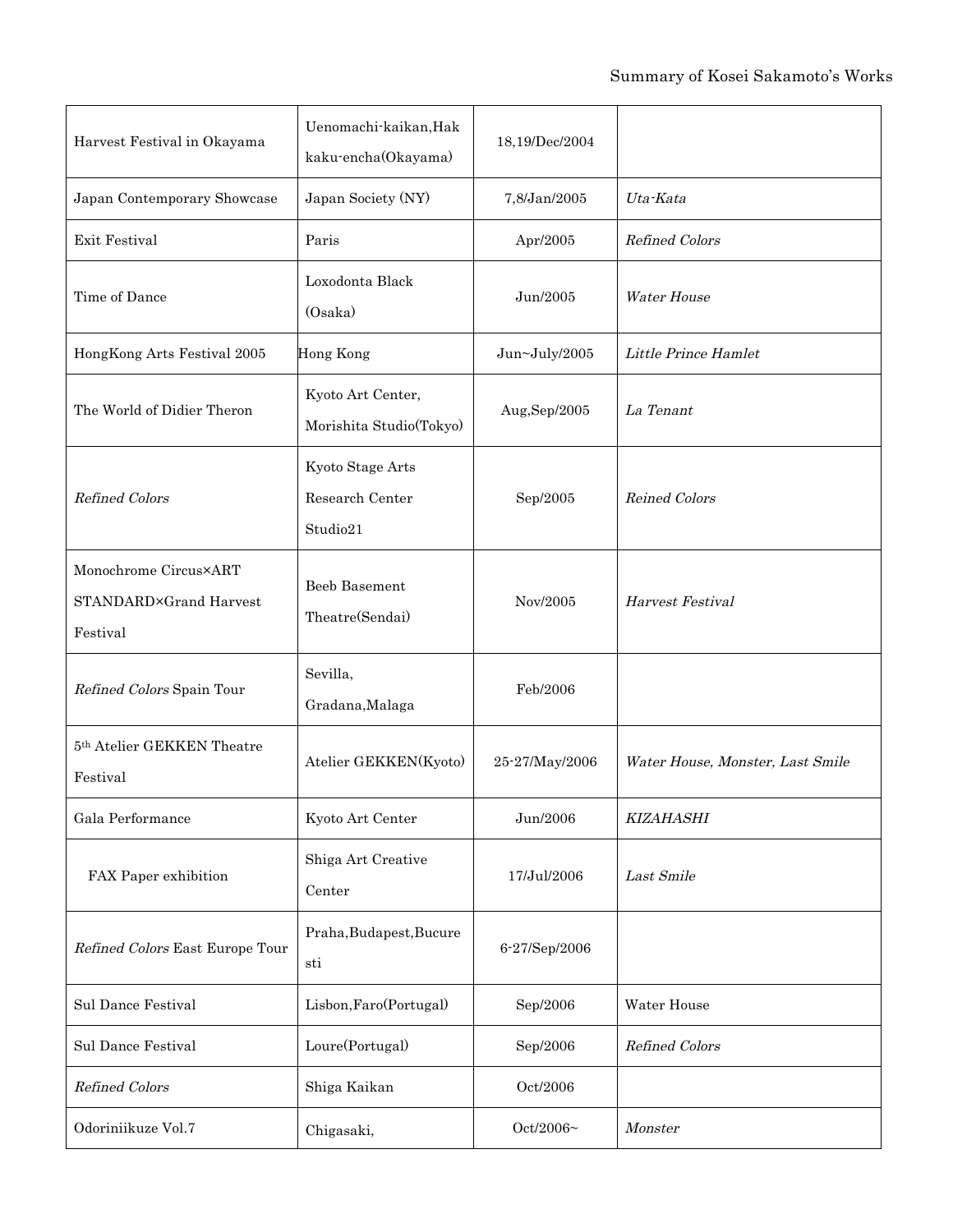|                                                          | Kanazawa, Beppu, Tokyo                                                                                   | Mar/2007          |                                                                                             |
|----------------------------------------------------------|----------------------------------------------------------------------------------------------------------|-------------------|---------------------------------------------------------------------------------------------|
| Workshop Autumn 2006                                     | Art Tower Mito ACM<br>Theatre                                                                            | Nov/2006          | Workshop Showing                                                                            |
| Water House Project/Dance on<br>Palm Series              | Kyoto Art Center,<br>Loxodonta Black<br>(Osaka)                                                          | Dec/2006~Jan/2007 | Water House, Monster, Last Smile,<br>Kizahashi-Edge, Birth of Fly                           |
| Serenade for Toki                                        | Art Theatre db(Osaka)                                                                                    | Fev/2007          | Short Dance Series 6th                                                                      |
| Kyoto Contemporary Dance Labo                            | Kyoto Art Center                                                                                         | Mar/2007          | Kizahashi-Edge                                                                              |
| Passionate Journey                                       | Shiga Hall                                                                                               | 30,31/Mar/2007    | Omnibus performance constructed by<br>19 duets with Kosei Sakamoto                          |
| Lost                                                     | Chino Cultural Complex                                                                                   | Oct/2007          | Collaboration with Takayuki Fujimoto<br>(dumb type)                                         |
| Refined Colors Japan Tour                                | Chino Cultural<br>Complex(Nagano),<br>Matsumoto Performing<br>Arts Center(Nagano),<br>SPIRAL Hall(Tokyo) | Oct & Nov/2007    |                                                                                             |
| Let's go to dance Vol.8                                  | Sapporo, Maebashi                                                                                        | Oct~/2007         | Kizahashi-Edge                                                                              |
| <b>GEKKEN</b> dance selection<br><b>Crossing Visions</b> | Atelier GEKKEN                                                                                           | 8,9/Dec/2007      | The Passing 01(Kosei<br>Sakamoto), HUSAIS(Fattoumi-Lamou<br>rex), La Tenant (Didier Theron) |
| Passionate Journey Vol.2                                 | Shiga Hall                                                                                               | 23,24/Fev/2008    | Omnibus performance constructed by<br>19 duets with Kosei Sakamoto                          |
| Monster Project                                          | Atelier GEKKEN                                                                                           | 15,16/Mar/2008    | Collaboration with Emmanuelle<br>Huynh in CNDC Angers                                       |
| 6th Atelier GEKKEN Theatre<br>Festival                   | Atelier GEKKEN                                                                                           | 13-15/Jun/2008    | Passing 01-03-wash-                                                                         |
| Time of Dance                                            | Loxodonta Black<br>(Osaka)                                                                               | Aug/2008          | Nagi / Calmness Short Dance Series<br>7 <sup>th</sup>                                       |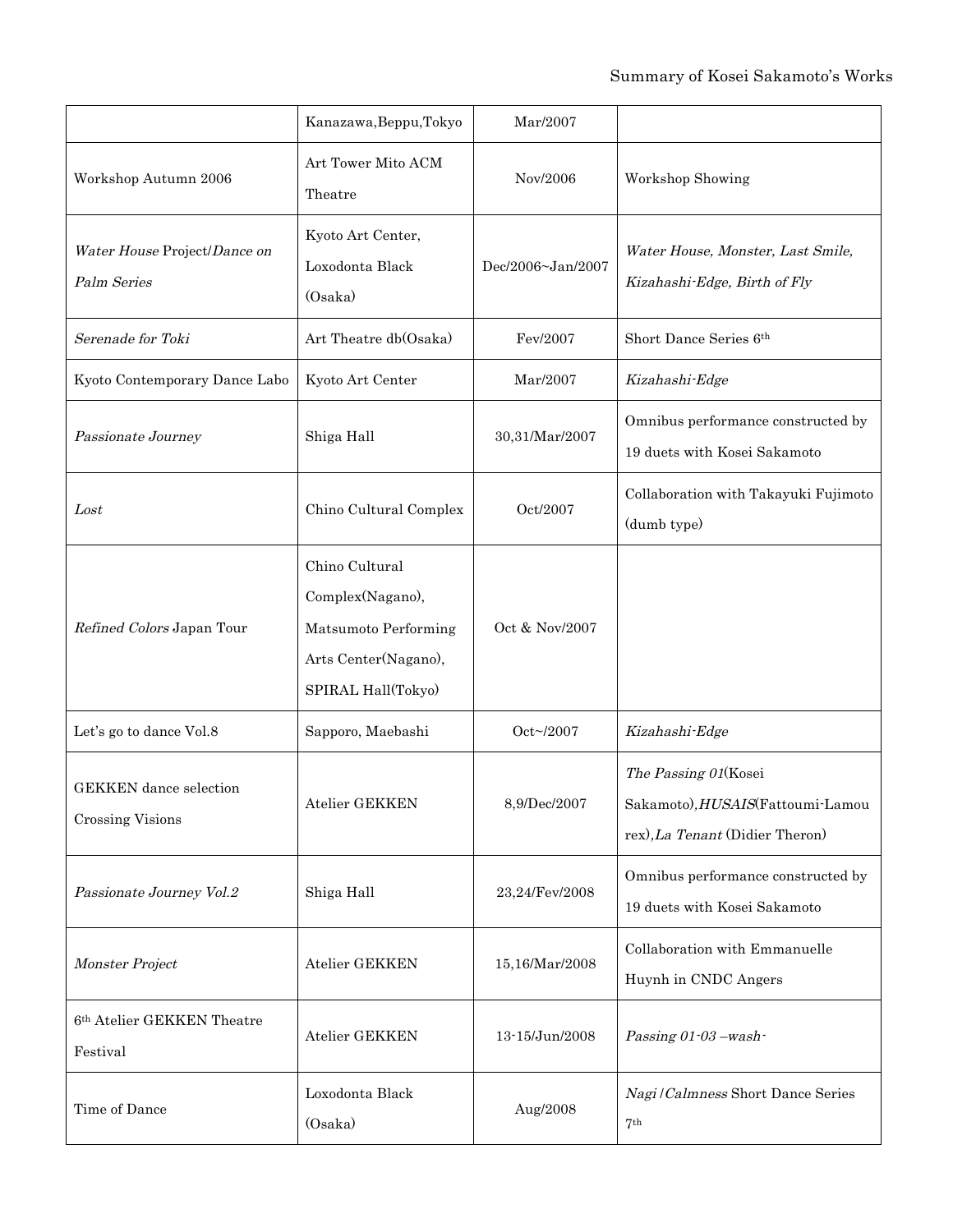| Fratto Danse                                                 | Beppu Shopping arcade                                                       | 25-30/Aug/2008                   | Beppu shopping town dance-Plan<br>lost                                               |
|--------------------------------------------------------------|-----------------------------------------------------------------------------|----------------------------------|--------------------------------------------------------------------------------------|
| Digital Art Festival Tokyo 2008                              | Panasonic Center<br><b>TOKYO</b>                                            | 24-26/Oct /2008                  | lost                                                                                 |
| Monochrome Circus Asia Tour                                  | Hanoi(Vietnum), Chiang<br>Mai,<br>Bangkok(Thailand)                         | $Oct \sim Nov/2008$              | Refined Colors, lost, Kizahashi/edge,<br>Monster                                     |
| LIFE with DANCE 2008                                         | Mito ACM Theater                                                            | 9 <sup>th</sup> /Nov/2008        | Kizahashi/edge, last smaile                                                          |
| Let's go to dance!! Vol.9                                    | Beppu City                                                                  | 15,16/Nove/2008                  | Beppu shopping town dance-Plan                                                       |
| Yuda Art Project                                             | <b>YCAM</b>                                                                 | 21/Nov/2008                      | lost                                                                                 |
| Dance on Palm Series Tour in<br>Japan                        | Hongyo-Temple(Okaya<br>ma), Beppu Central<br>Hall 、Attlier<br>Gekken(Kyoto) | Dec/2008 $\sim$<br>Jan/2009      | <b>7works of Dance on Palm Series</b>                                                |
| Monster Project                                              | CNDC-Anger(France)                                                          | Jan /2009                        | Collaboration with CNDC-Anger                                                        |
| Caen CNDC<br>Artist in<br>Residence                          | Caen CNDC (France)                                                          | Feb/2009                         | Cage, residency showing                                                              |
| Cage                                                         | Attlier Gekken(Kyoto)                                                       | 27-29/March/2009                 | Collaboration with Daito Manabe,<br>Motoi Ishibashi(Rhizomatics) Shinta<br>Inoue     |
| Beppu Contemporary Art Fes<br>2009<br>Mixed Bathing<br>World | Beppu Shopping town                                                         | Apr-Jun/2009                     | Let's find out dancers!!                                                             |
| Art Complex HIROSHIMA2009<br><b>ODREEL</b>                   | Hiroshima youth center<br>Hall                                              | $27^{\rm th}\!/\!{\rm Jun}$ 2009 | Last smaile                                                                          |
| D_E_S_K Prooject                                             | Attlier Gekken(Kyoto)<br>Agora Theatre (Tokyo)                              | <b>July/2009</b>                 | Collaboration with Jun Jun<br>Takahashi, Green Table, Water<br>House, Kizahashi/edge |
| Festival D'Automne A Paris                                   | Maison de la culture du                                                     | 7-9/Oct /2009                    | Moster Project                                                                       |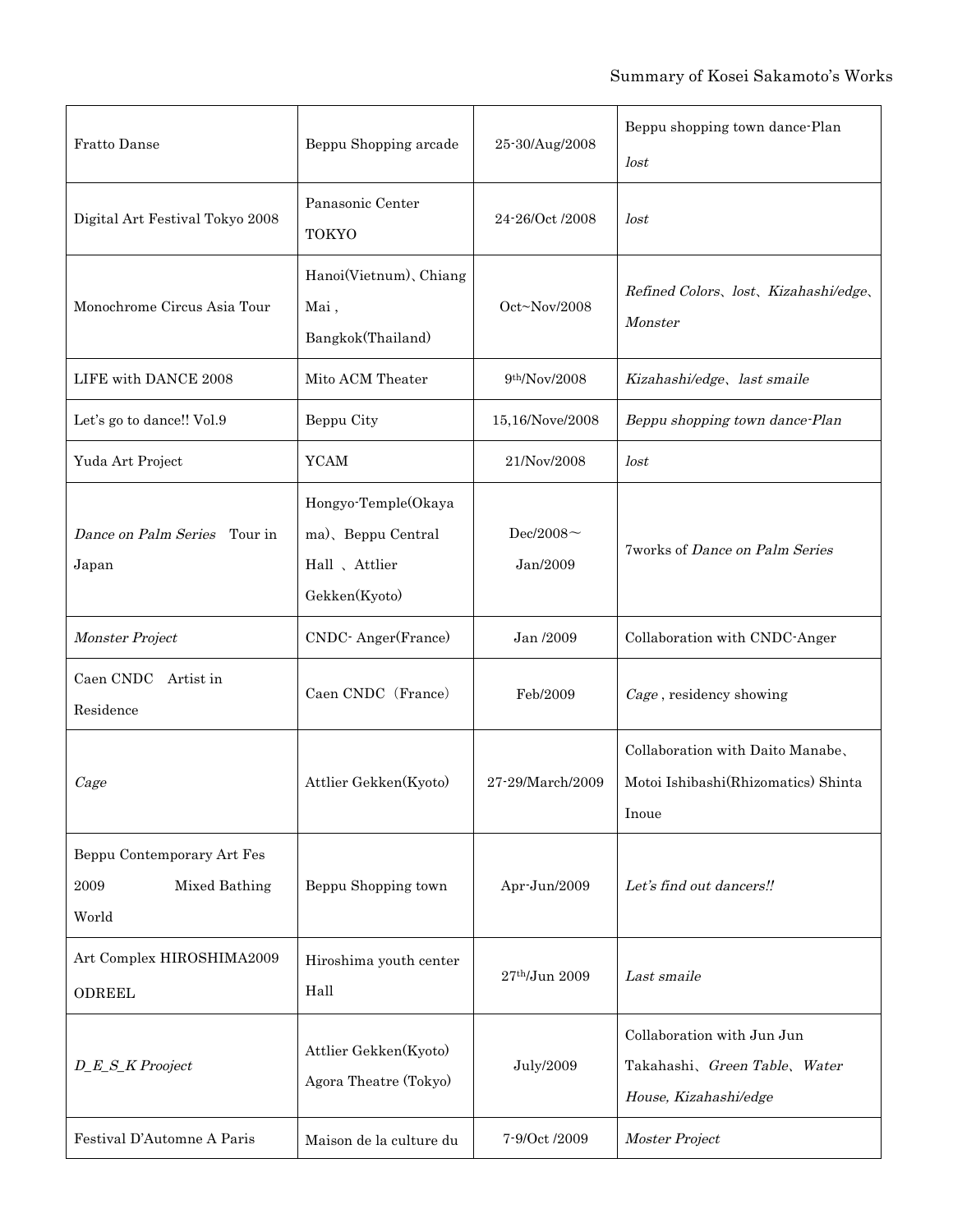|                                                  | Japon a Paris                                                                              |                                                                                     |                                                                         |
|--------------------------------------------------|--------------------------------------------------------------------------------------------|-------------------------------------------------------------------------------------|-------------------------------------------------------------------------|
| Dance on Palm Series/Japan<br><b>Tour 2009</b>   | Chino Cultural<br>Complex(Nagano),<br>Gekken (Kyoto), Beppu,<br>Hongyo Temple<br>(Okayama) | $Oct\neg$ Dec/2009                                                                  | New work, Lemming, etc                                                  |
| SI Dance 2009                                    | Seoul (Korea)                                                                              | 18/Oct/2009                                                                         | Serenade for Toki、NAGI/Calmness                                         |
| Passionate Journey -Ver.<br>HAKATA               | Fukuoka-City<br>Shildren & Science Hall                                                    | 23,24/Jan/2010                                                                      | Omnibus performance constructed by<br>19 duets with Kosei Sakamoto      |
| Let's Dance with Orchestra!!                     | Kani Public Arts Ceter<br>ALA, Ogaki - City Hall                                           | <b>March</b> /2010                                                                  | Collaboration with Orchestra and<br>160citizens/Direction, Choreography |
| Festival Dance Contemporaine<br>Danse d'Ailleurs | Caen CNDC<br>(France)                                                                      | <b>March</b> /2010                                                                  | KIZAHASHI /edge, Water House,<br>Monster                                |
| Setouchi International Art<br>Festival 2010      | Naoshima-Island                                                                            | 23-26/Sep/2010                                                                      | Naoshima Theater                                                        |
| $D_{\_}E_{\_}S_{\_}K$ Tour 2010                  | Pon Plaza (Fukuoka),<br>ala(Gifu), ASTER<br>PLAZA (Hiroshima)                              | Nov <dec 2010<="" td=""><td>Green Table, Water House,<br/>KIZAHASHI/edge</td></dec> | Green Table, Water House,<br>KIZAHASHI/edge                             |
| Kizukawa Art 2010                                | Shikase Mountain Base<br>Camp (Kyoto)                                                      | 14/Nov/2010                                                                         | Shikase Mountain Dance Picnic                                           |
| OZABU of Chekov                                  | Kyoto Prefectural center<br>for art&culture、<br><b>OWLSPOT THEATRE</b><br>(Tokyo)          | Dec/2010                                                                            | Collaboration with Knit Cap Theater                                     |
| <b>TROPE</b>                                     | Voice Garelley(Kyoto)                                                                      | 27-30/Jan/2011                                                                      | Collaboration with Creative Design<br>Collective $graf \cdot$           |
| KIKIKIKIKIKI Performance                         | Attlier Gekken                                                                             | 4-6/March /2011                                                                     | Choreographed Monster for dancer in<br>KIKIKIKIKIKI                     |
| <b>Crossing Visions</b><br>France · Tour         | Caen CNDC, Anger<br>CNDC (France)                                                          | <b>March</b> /2011                                                                  | A Vida Enorm, The Tenants                                               |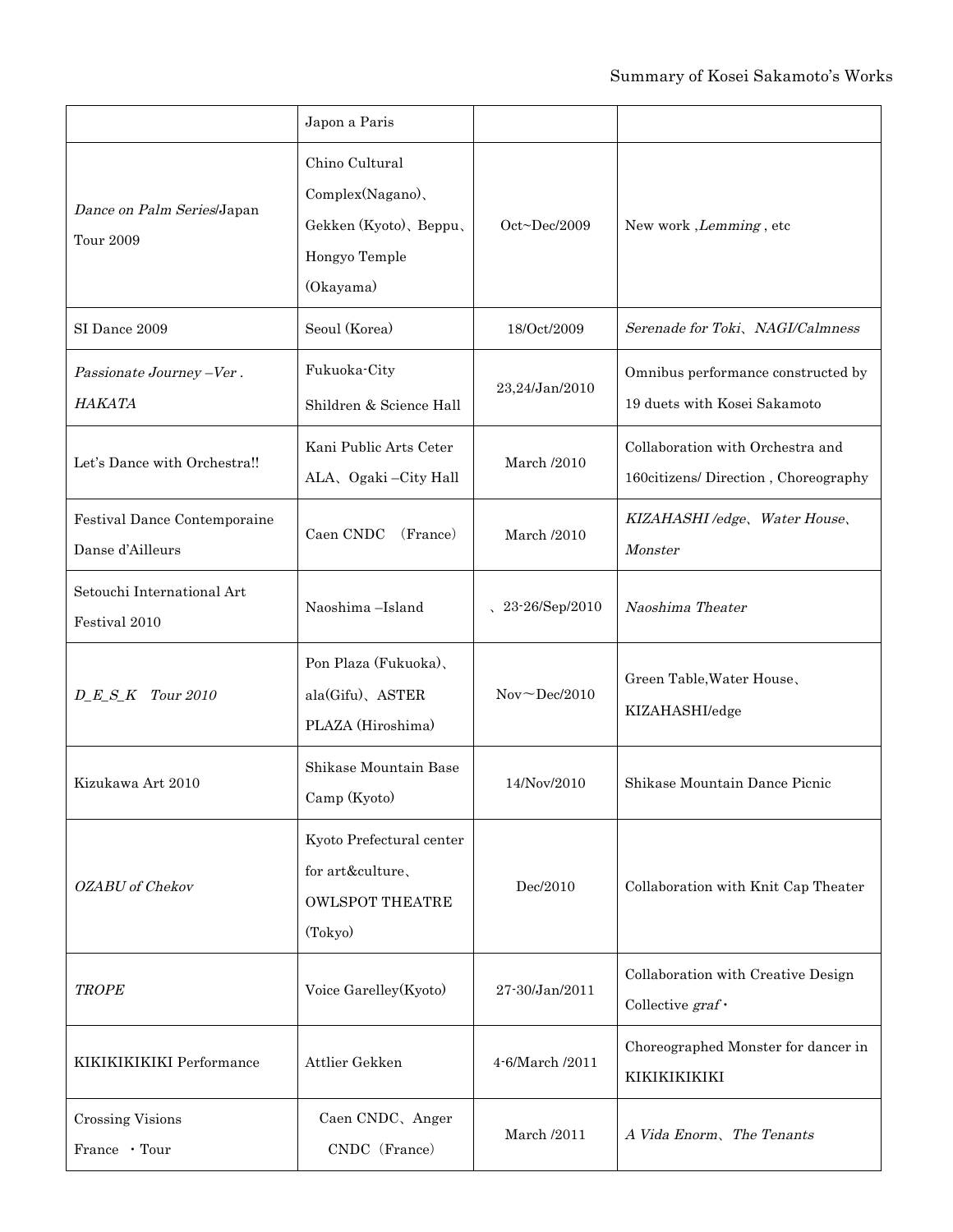| Festival Dance Contemporaine<br>Danse d'Ailleurs                                   | Caen CNDC                                                                           | 1/Apr/2011                                | lost                                                                                                   |
|------------------------------------------------------------------------------------|-------------------------------------------------------------------------------------|-------------------------------------------|--------------------------------------------------------------------------------------------------------|
| Full Moon Dance Festival 2011                                                      | Finland                                                                             | July /2011                                | KIZAHASHI/edge, Monster<br>Audition for new creation                                                   |
| <b>Birds Festival</b>                                                              | Birds Festival (Tottori)                                                            | Sep/2011                                  | Community Dance piece with Tottori<br>Citizens, Then 6500years earth will<br>going to sleep, direction |
| Nuit Blanche Kyoto 2011                                                            | <b>Institut Francais</b>                                                            | 2011年1/Oct/2011                           | Dance in Building                                                                                      |
| lost01/03                                                                          | Voice Garelley<br>(Kyoto)                                                           | 10-14/Oct/2011                            | Collaboration with Takayuki Fujimoto<br>(dumb type), created lost 03                                   |
| Kizukawa Art 2011 (Kyoto)                                                          | Kamo Area                                                                           | 12/Nov/2011                               | Let's find out dancers!! in Kizukawa                                                                   |
| Monochrome Circus repertoire<br>Tour ENSEMBLE                                      | Pon Plaza(Fukuoka), Art<br>Theatre db(Kobe), Kani<br>Public Arts Ceter<br>ALA(Gifu) | $Nov \sim Dec/2011$                       | Last Smile, Serenade for TOKI,<br>Lemming, TROPE,                                                      |
| public hall contemporary dance<br>activate project                                 | Kitahiroshima<br>Art&cultural Hall<br>(Hokkai-dou)                                  | 29/Jan/2012                               | Summer Garden2012, monster,<br>KIZAHASHI/edge                                                          |
| Shiga Prefecture Next<br>Generation raising youth<br>Theater project Little Prince | Shiga Prefecture<br>creative Center                                                 | 4,5/Feb/2012                              | Choreography for Musical                                                                               |
| Lets go do dancing !! I                                                            | Birds Thater (Tottori),<br>Kyoto Arts Center                                        | Feb~Mar/2012                              | Community Dance piece with Tottori<br>Citizens, Then 6500years earth will<br>going to sleep, direction |
| HAIGAFURU/Ash is fallin                                                            | ZODIAK(Helsinki/Finla<br>nd)                                                        | $March$ ~<br>18/Apr/2012<br>(8performane) | Residency in ZODIAK (Finland),<br>Collaboration with Finish Dancers                                    |
| Lemming                                                                            | Nishitetsu Hall<br>(Fukuoka)                                                        | 2012年4/July/2012                          | Lemming, and omnibus performance                                                                       |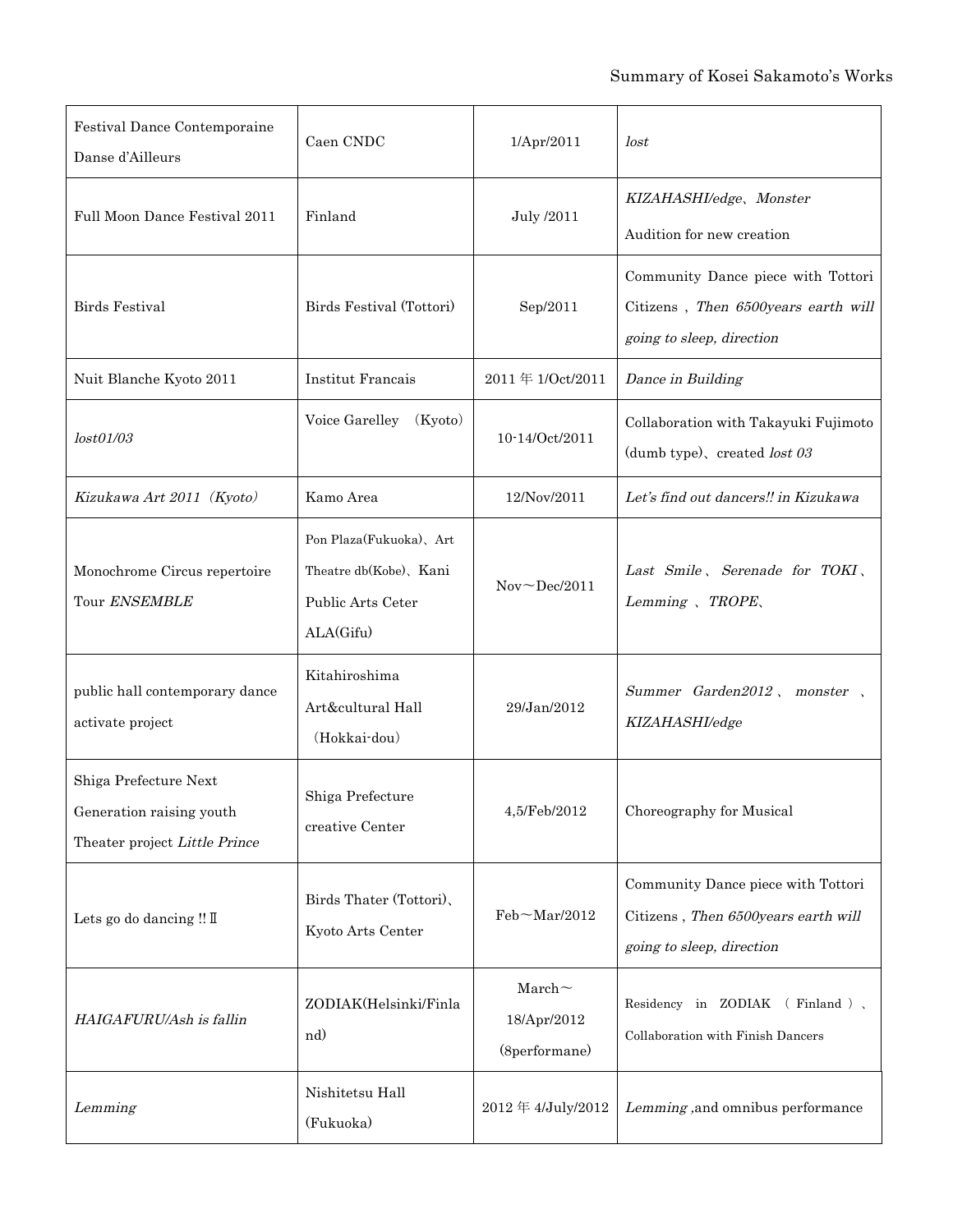| <b>Full Moon Dance Festival</b>                                                                 | Finland                                                         | July/2012                        | HAIGAFURU/Ash is falling                                                        |
|-------------------------------------------------------------------------------------------------|-----------------------------------------------------------------|----------------------------------|---------------------------------------------------------------------------------|
| <b>Birds Festival</b>                                                                           | Birds Theater(Tottori)                                          | 29,30/Sep/2012                   | HAIGAFURU/Ashis<br>falling<br>Japan<br>Premier                                  |
| Nuit Blanche Kyoto 2012                                                                         | <b>Institute Francais</b><br>Kansai                             | Oct/2012                         | Dance in Building , supervizer                                                  |
| enokojima create Osaka enoco<br>grand open project"Be Creative<br>Festival 2012"                | enokojima create Osaka<br>enoco                                 | 12-14/Dec/2012                   | Dance in Building, ws and showing                                               |
| Water Medium Festival                                                                           | Shiga Prefecture<br>creative Center                             | Dec/2012                         | <b>Water House</b>                                                              |
| 15th Contemporary Dance<br>Showcase Japan+East Asia                                             | Japan Society(NY)                                               | 11,12/Jan/2013                   | HAIGAFURU/Ash<br>is<br>falling ,Monochrome Circus Version                       |
| $TROPE2.0 \sim$ Device as a new<br>structure                                                    | Voice Garelley (Kyoto)                                          | 19-26/Jan/2013<br>(9performance) | Collaboration with Creative Design<br>Collective $graf \cdot$ Dance & Furniture |
| Shiga Prefecture Next<br>Generation raising youth<br>Theater project<br>Night of Ginga Tetsudou | Shiga Prefecture<br>creative Center                             | 2,3/Feb/2013                     | Choreography for musical                                                        |
| public hall contemporary dance<br>activate project                                              | Maple<br>Hall(Minoo/Osaka)                                      | 2013年23/Feb/2013                 | Summer Garden、KIZAHASHI/edge、<br>new work English Garden                        |
| Festival Dance Contemporaine<br>Danse d'Ailleurs                                                | Caen CNDC                                                       | 26/March/2013                    | new work, endless                                                               |
| Sakura Festival Musee Acta                                                                      | The former main hall of<br>Kyoto Prefectural Office<br>Building | 31/March,<br>6,7/Apr/2013        | English Garden, Dance in Building<br>workshop                                   |
| $P_0_0_L$                                                                                       | Attlier Gekken (Kyoto)                                          | 28/July/2013                     | endless, company young member's<br>works                                        |
| Contact and Architecture $\sim$<br>Journey of KIITO with Dance                                  | KIITO-design creative<br>center Kobe                            | 1/Sep/2013                       | English Garden, workshop, showing                                               |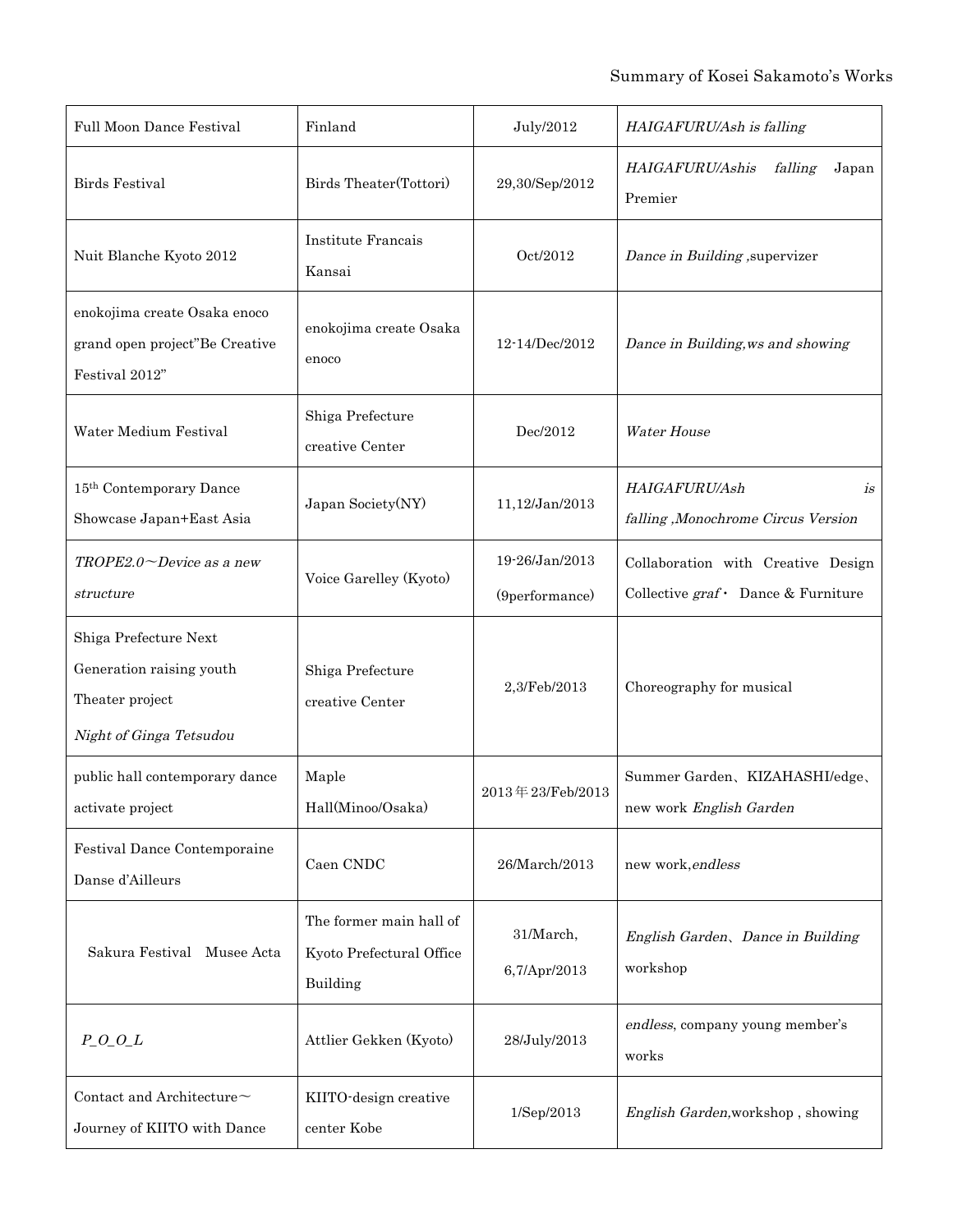| Kinosaki International Art<br>Center Open Pre Project                                       | Kinosaki hot spring<br>town                                  | 22/Sept/2013      | Let's find out dancers in Kinosaki                                                           |
|---------------------------------------------------------------------------------------------|--------------------------------------------------------------|-------------------|----------------------------------------------------------------------------------------------|
| Farming village Theater Arts<br>Project 2013                                                | Fujioka-Iino-Cho Akiba<br>Shrine Village Theater<br>(Aiichi) | 29/Sep/2013       | Summer Garden 、 KIZAHASHI /edge                                                              |
| public hall contemporary dance<br>activate project                                          | Narita International<br>Cultural Hall                        | 5/Oct/2013        | Summer Garden, monster,<br>KIZAHASHI/edge                                                    |
| <b>International Collaboration</b><br>Surprised Body Project Kyoto                          | Vitlycke Art Center for<br>Performing<br>Arts(Sweden)        | 29,30/Nov/2013    | Collaboration with WEE, dance<br>company in Norway. Residency for<br>1month, and performance |
| Fade in Fade out Program                                                                    | Palais Suvelberg<br>Theater (Wein)                           | 12,13/Dec/2013    | Lemming                                                                                      |
| Shiga Prefecture Next<br>Generation raising youth<br>Theater project<br><b>Happy Prince</b> | Shiga Prefecture<br>creative Center                          | 1,2/Feb/2014      | Choreography for musical                                                                     |
| International Collaboration<br>Surprised Body Project Kyoto                                 | Kyoto Art Center                                             | $7 - 9$ /Feb/2014 | Collaboration with WEE, dance<br>company in Norway.                                          |
| Tokyo Theater Market TPAM<br><b>International Show Case</b>                                 | (Kanagawa)<br><b>KAAT</b>                                    | 16/Feb/2014       | HAIGAFURU/Ash is falling                                                                     |
| public hall contemporary dance<br>activate project                                          | Higashi Matsuyama<br>City Hall (Saitama)                     | 23/Feb/2014       | Garden.<br>Summer<br><i>monster,</i><br>KIZAHASHI/edge                                       |
| Sound Scape                                                                                 | Chino Cultural Complex<br>(Nagano)                           | 23/March/2014     | Collaboration with Sound Scape Chino                                                         |
| <b>Crossing Point</b>                                                                       | Kyoto Higashiyama<br>Youth Center                            | 12-14/Sep/2014    | HUSAIS, Last Smile                                                                           |
| Nuit Blanche2014                                                                            | Institut Franceis Kansai                                     | 4/Oct/2014        | Dance in Building 2014                                                                       |
| Everyone's Festival                                                                         | Art Theater db                                               | 29/Nov/2014       | Serenade for TOKI                                                                            |
| HAIGAFURU/Ash is falling                                                                    | Kyoto Art Center                                             | 16-18/Jan/2015    | Monochrome Circus version                                                                    |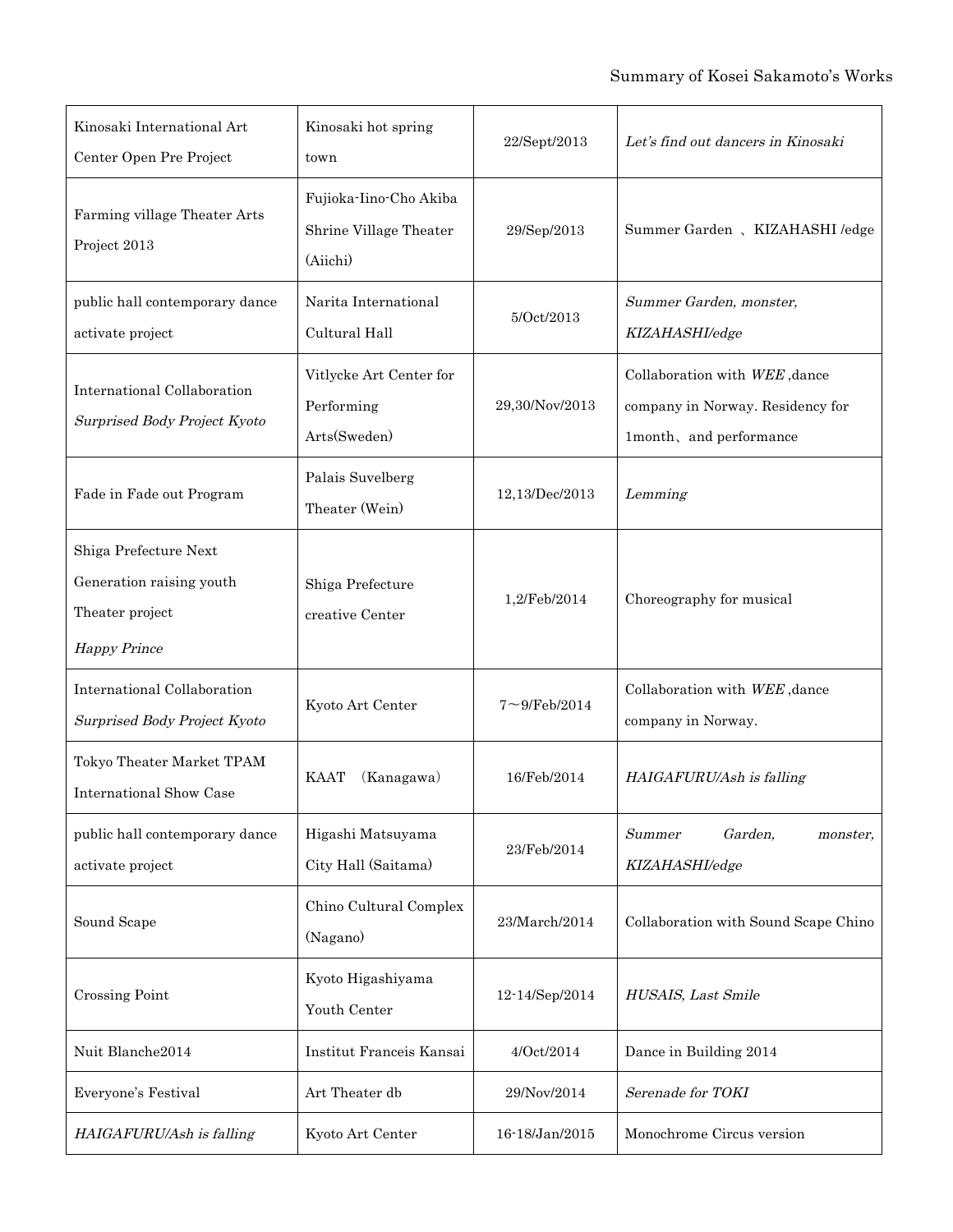| Public Hall Contemporary Dance<br>Activate Project           | Ofunato Lierse Hall<br>(Iwate)                  | 22/Feb/2015    | SummerGarden,<br>Monster,<br>KIZAHASHI-Edge                                                          |
|--------------------------------------------------------------|-------------------------------------------------|----------------|------------------------------------------------------------------------------------------------------|
| <b>KIAC Community Dance</b><br>Residence Program2015         | Kinosaki International<br>Art Center            | 27/Jun/2015    | Monochrome<br>Circus<br>support<br>and<br>perform in community dance directed<br>by Luca Silvestrini |
| Beppu Contemporary Art Fes<br>Mixed Bathing<br>2015<br>World | Beppu                                           | 28,29/Aug/2015 | Sight specific dance                                                                                 |
| Nuit Blanch 2015                                             | Institut Franceis Kansai                        | 3/Oct/2015     | Collaboration with Micha Deridder                                                                    |
| Let's find our dancers!! in<br>Kinosaki Onsen                | Kinosaki                                        | 24/Oct/2015    |                                                                                                      |
| i-dance Taipei                                               | Taiwan                                          | 8-16/Nov/2015  | Endless, Improvisation                                                                               |
| HAHAZAMA                                                     | Wakayama Culture Hall                           | 17/Jan/2016    |                                                                                                      |
| TROPE 3.0                                                    | P3 art and<br>environment(Tokyo)                | 16-21/Mar/2016 |                                                                                                      |
| Ensemble Play                                                | Attlier Gekken(Kyoto)                           | 19-21/Aug/2016 | endless                                                                                              |
| Public Hall Contemporary Dance<br>Activate Project           | Ofunato Lierse Hall<br>(Iwate)                  | 14-19/Sep/2016 | endless, HAZAMA                                                                                      |
| Nuit Blanch 2016                                             | Institut Franceis Kansai                        | 1/Oct/2016     | Dance in Building                                                                                    |
| Serenade for TOKI                                            | Art Theater dB                                  | 19/Nov/2016    | dB 20years memorial event                                                                            |
| <i>T/IT</i>                                                  | Kyoto Art Center                                | 10-12/Mar/2017 | Collaboration with Takayuki Fujimoto                                                                 |
| Nuit Blanch 2017                                             | Kyoto Station East<br>Squere/Temporary<br>stage | 7/Oct/2017     | <b>Twilight Dance Theatre</b>                                                                        |
| Public Hall Contemporary Dance<br>Activate Project           | Kobe Culture Hall                               | 17/Feb/2018    | KIZAHASHI-Edge, Then 6500 years,<br>the earth will going to sleep                                    |
| Sapporo Dance Boat Project                                   | Sapporo<br>Shiryo-kan(Sapporo)                  | 12/Aug/2018    | <b>BABEL</b>                                                                                         |
| Nuit Blnache 2018                                            | Kizunaya                                        | 5/Oct/2018     | Alphville×Nadine                                                                                     |